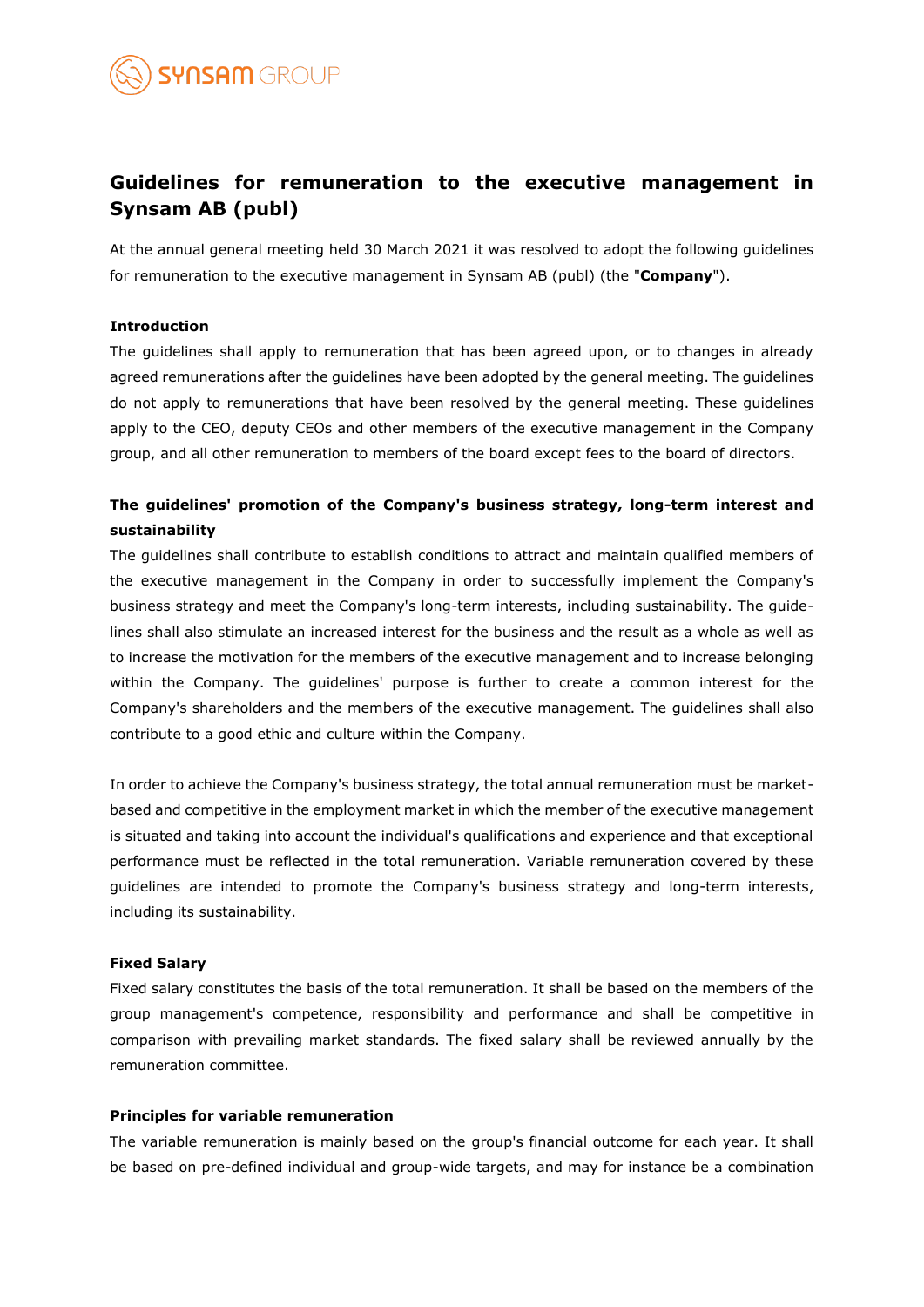

of revenue, income, cash flow and activity targets. The targets shall be set annually by the remuneration committee based on the Company's business strategy and the long-term business plan approved by the board of directors. These targets are to be established and documented annually. Variable remuneration paid in cash may not exceed 100 per cent of the base salary. With respect to variable renumeration, the Company does not apply any deferral periods and it is not possible for the Company to limit or omit payments. Furthermore, the Company has no right to recoup variable remuneration pursuant to agreements.

The general meeting can decide that the variable remuneration may be paid in the form of long-term share-based incentive plans.

### **Other benefits**

Other benefits, such as non-monetary benefits, pensions, insurances and company cars, if applicable, can be offered in accordance with the customary rules and market standards in each country. Pensions shall be formed in such a way that they reflect normally accepted levels and customs in the country where the member of the group management is employed. Pension premiums for premiumbased pensions shall amount to no more than 35 per cent of the fixed annual base salary. For other benefits such as company cars, and medical and health insurance, the costs relating to such benefits may amount to not more than 15 per cent of the fixed annual base salary. These benefits shall not constitute a substantial part of the total remuneration.

#### **Notice of termination and remuneration after employment has ended**

The group applies a notice period of not more than twelve months. If an employee chooses to resign, a period of six months applies. No severance pay is payable in any case.

#### **Deviation from the principles for remuneration**

The board may resolve to deviate from these guidelines, in whole or in part, if in an individual case there are special reasons for it and a deviation is necessary to ensure the Company's long-term interests and sustainability or to ensure the Company's economic viability. The Remuneration Committee's tasks include preparing the Board's resolutions in remuneration-related matters. This includes any resolutions to deviate from the guidelines.

## **Preparation, decision processes etc.**

Decisions regarding salary and other remuneration to the CEO and other members of the executive management are prepared by the remuneration committee and resolved by the board of directors, with the exception of cases where the decision is made by the general meeting.

The remuneration committee shall also prepare the board of directors' decisions on issues concerning principles for remuneration. The remuneration committee shall also monitor and evaluate programs for variable remuneration, both ongoing and those that have ended during the year, for the members